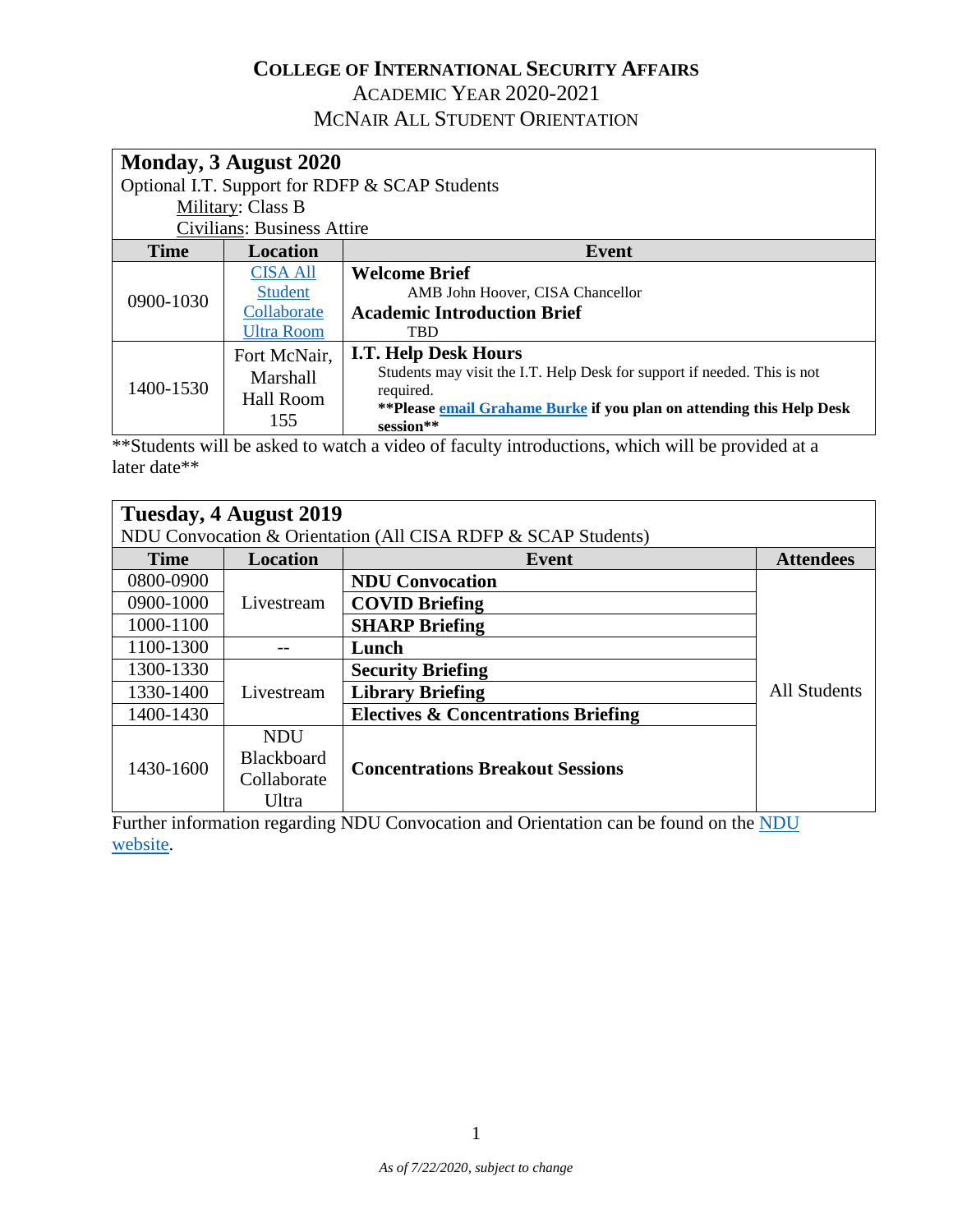## **COLLEGE OF INTERNATIONAL SECURITY AFFAIRS** ACADEMIC YEAR 2020-2021

MCNAIR ALL STUDENT ORIENTATION

| <b>Wednesday, 5 August 2020</b><br><b>CISA All-Student Orientation</b> |                                                                       |                                                                                                                                                                                                                                                                                          |                              |
|------------------------------------------------------------------------|-----------------------------------------------------------------------|------------------------------------------------------------------------------------------------------------------------------------------------------------------------------------------------------------------------------------------------------------------------------------------|------------------------------|
| <b>Time</b>                                                            | <b>Location</b>                                                       | <b>Event</b>                                                                                                                                                                                                                                                                             | <b>Attendees</b>             |
| 0900-1015                                                              | <b>RDFP</b><br><b>Blackboard</b><br>Collaborate<br><b>Ultra Room</b>  | <b>RDFP Overview Briefing</b><br>AOC & Practitioner Engagement Course (PEC)                                                                                                                                                                                                              | <b>RDFP Students</b><br>Only |
|                                                                        | <b>SCAP</b><br><b>Blackboard</b><br>Collaborate<br><b>Ultra Room</b>  | <b>SCAP Overview Briefing</b><br>AOC & DLI Brief                                                                                                                                                                                                                                         | <b>SCAP Students</b><br>Only |
| 1015-1030                                                              |                                                                       | <b>Break</b>                                                                                                                                                                                                                                                                             |                              |
| 1030-1130                                                              | <b>RDFP</b><br><b>Blackboard</b><br>Collaborate<br><b>Ultra Room</b>  | <b>RDFP Alumni Briefing</b>                                                                                                                                                                                                                                                              | <b>RDFP Students</b><br>Only |
|                                                                        | <b>SCAP</b><br>Blackboard<br>Collaborate<br><b>Ultra Room</b>         | <b>SCAP Alumni Briefing</b>                                                                                                                                                                                                                                                              | <b>SCAP Students</b><br>Only |
| 1130-1230                                                              |                                                                       | Lunch                                                                                                                                                                                                                                                                                    |                              |
| 1230-1300                                                              |                                                                       | <b>Office of Dean of Students Briefing</b><br>Col Wayne Zuber, USMC, Dean of Students                                                                                                                                                                                                    |                              |
| 1300-1330                                                              | <b>CISA All</b><br><b>Student</b><br>Collaborate<br><b>Ultra Room</b> | <b>Thesis Introduction</b><br>TBD                                                                                                                                                                                                                                                        | <b>All Students</b>          |
| 1330-1400                                                              |                                                                       | <b>Introduction to the Strategy Core</b><br>Dr. Elena Pokalova, Department Head- International<br><b>Security Studies</b>                                                                                                                                                                |                              |
| 1400-1415                                                              |                                                                       | Break- U.S. students move to Military/Agency Chair<br><b>Meetings</b>                                                                                                                                                                                                                    |                              |
| 1415-1500                                                              | See CISA<br>Student Hub<br>for your<br>corresponding<br>links         | <b>Military/Agency Chair Meetings</b><br>Collaborate Ultra sessions for the various branches of<br>service/agencies can be found in the CISA Student Hub<br>Blackboard Collaborate area. If you do not have access<br>to this, please reach out to your CISA military<br>rep/agency rep. | U.S. Students<br>Only        |